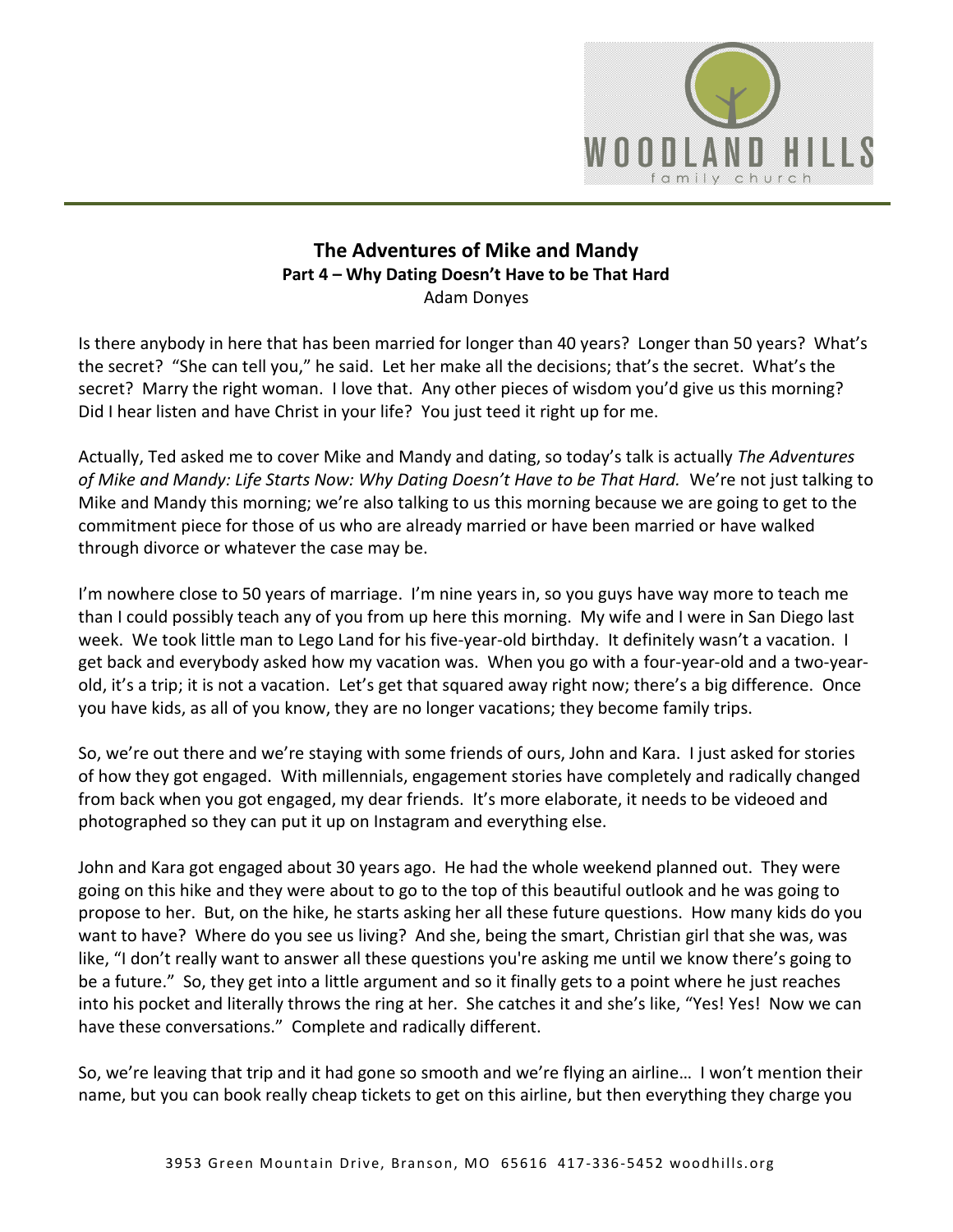for afterwards… I love Allegiant. Wait… I wasn't going to mention their name. They charge you for everything and there are usually delays. There is a risk and a reward for being a cheapskate, which I am, as all of you know. The trip was so smooth. We fly there, get the rental car, the kids are doing great, they sleep. We stay in San Diego and then back up to LAX for the direct flight to Springfield. We get on the plane and everything is on time and everything is going smooth.

As soon as we get on the plane, there was a mechanical and fuel problem and there was going to be a 30-minute delay. Everybody is sitting on the plane. They can't let you deplane once you're on the plane. We sat on the runway with a five-year-old and a two-year-old for two hours and fifteen minutes. Can you imagine? The stewardess was looking at me like it was my fault. I'm like "Whoa, sweetheart, I didn't do this. What do you want them to do? They're going to get up and run because now we know we've got another three and a half flight afterwards."

As I thought about that, I thought about today's talk. Do you know the only thing worse than being on the runway and having the pilot come over the intercom and saying, "Hey, we've got a problem?" Being 30,000 feet in the air and the pilot coming over the intercom and saying that. That's why today is so important. If you're in a dating relationship that maybe you shouldn't be in or you're in a serious relationship, you're still on the runway. So, if I had wanted to, I could have raise holy heck, grabbed my kids and said, "We're going to get a flight tomorrow…" Well, it's Allegiant so later in the week. You get my point. I could have gotten off the plane. If I would have gotten up in the air and I ignored every piece of advice that someone was giving me or what was going on, there's no getting off that flight. You're up in the air. You have to wait and grind this thing out.

If you have your Bibles… Mike and Mandy, I know it's your Bible app. For those of you old school, if you have your actual Bibles, go ahead an open them up to **Hebrew 12: 1-2**. I think this verse has a lot to say about dating. Even if you're married for 50 years or you've been married a while, I think you can take today and encourage your grandkids, your kids, your friends. Just take this and use it to speak life and truth. These aren't my thoughts. This isn't how I think you should date. This isn't Dr. Phil or Oprah. This is what God's word says about dating. Even though the words *date* and *dating* are never used.

*[1](http://www.studylight.org/desk/?q=heb%2012:1&t1=en_niv&sr=1) Therefore, since we are surrounded by such a great cloud of witnesses, let us throw off everything that hinders…* By the way, this isn't sin; this is everything that hinders. So, the question is maybe there are things in our lives that aren't sin, but they aren't helping us run towards Jesus. They aren't helping us walk in obedience with Jesus. So, it's everything thing that hinders, things that might not even be categorized as a sin, *and the sin…* So, get rid of the sin for sure, but also throw off everything that hinders and *that so easily entangles. And let us run with perseverance the race marked out for us, [2](http://www.studylight.org/desk/?q=heb%2012:2&t1=en_niv&sr=1) fixing our eyes on Jesus, the pioneer and perfecter of faith. For the joy set before him he endured the cross, scorning its shame, and sat down at the right hand of the throne of God.*

Let me show you this video that I think will help elaborate on this a little more. [video plays]

I understand that there's no use of the word *dating* or *date* in the scriptures, but if you open you Bibles to Hebrews 12: 1-2, you will read this: *[1](http://www.studylight.org/desk/?q=heb%2012:1&t1=en_niv&sr=1) Therefore, since we are surrounded by so great a cloud of*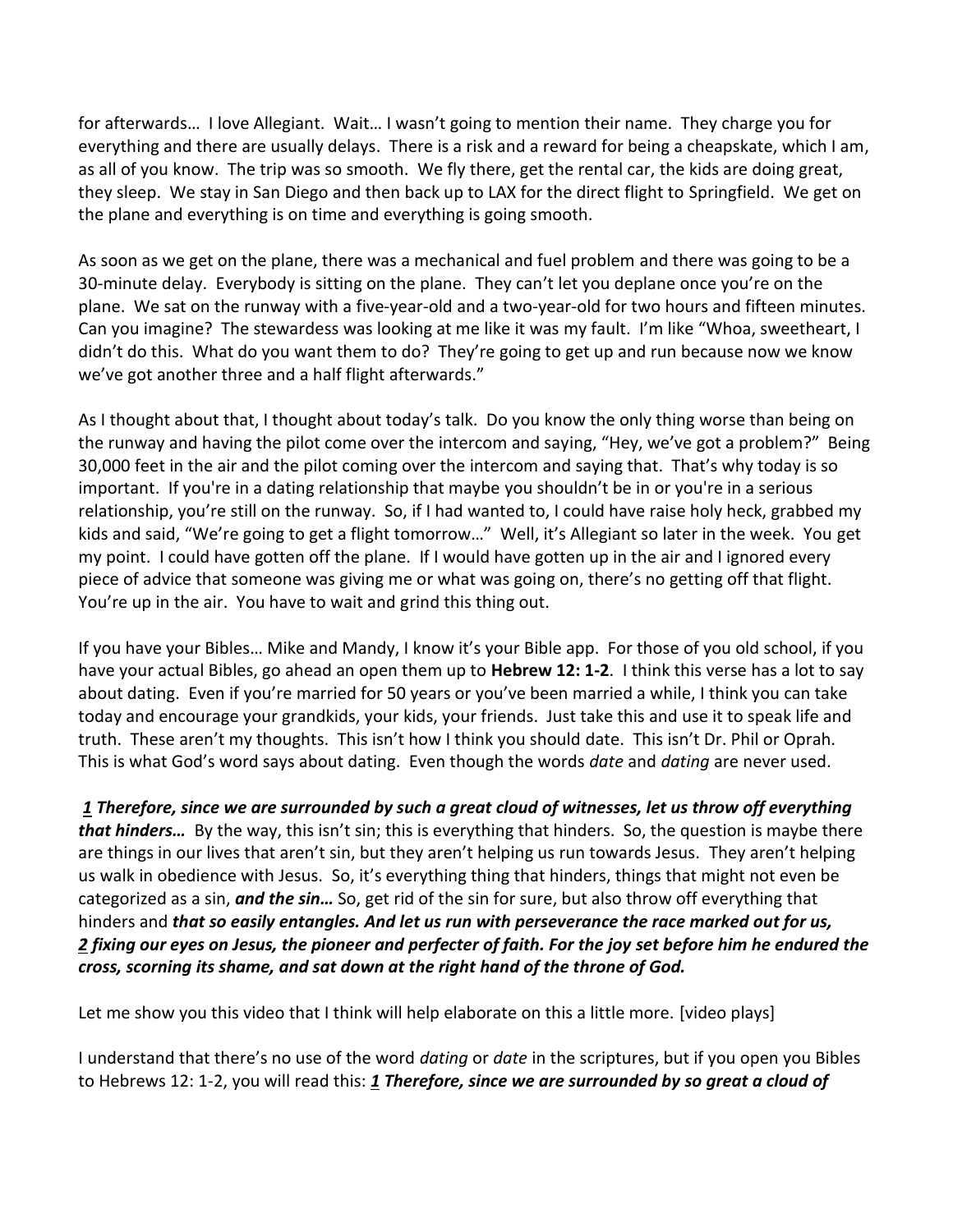# *witnesses, let us lay aside every weight and sin which clings so closely and let us run with endurance the race that is set before us, [2](http://www.studylight.org/desk/?q=heb%2012:2&t1=en_niv&sr=1) Looking to Jesus, the founder and perfecter of faith.*

I get it. What in the world does that verse have to do with dating. I would tell you everything. If you were running after Jesus and your eyes were fixated before you started dating someone, are they still fixated on Jesus or has that relationship you are now in caused you to slow down? Has it weighed you down? Has it become a sin that is so easily clinging to you?

I get it all the time from guys who are like, "But, Adam, you don't understand. This girl is so hot." And I'm like, "Bro, so is hell." Don't date potential, date proven character. There are four simple things I always tell young people to remember when dating and that's boundaries. Do you have healthy boundaries? Ephesians 5: 3 suggests that among you there must not even be a hint of sexual immorality. So, understand healthy physical, emotional, spiritual, and mental boundaries.

Also, obedience. Are they walking in obedience with the scriptures? Do they live repentant lifestyles or do they have no fear of God as they continually try to take off your clothes?

And wisdom. 1 Peter 5: 5 suggests that you wouldn't date anyone that isn't subject to an older mentor, a godly mentor that is helping them navigate the relational waters with you and with themselves.

Then the last one is security in Christ. If they are not secure in their relationship with Christ, they will never be secure in their relationship with you and that would become a codependent, unhealthy relationship. Even worse, you will become a dysfunctional savior in their life and the only functional relationship that anyone can have and make any relationship work is that of the one with our Savior Jesus Christ.

#### [video ends]

When we talk about Hebrews 12, we're just going to unpack that video a little bit. So, here's Mike and Mandy. Any time young people are dating… My wife and I do premarital counseling right now. We just walked through a difficult season of premarital counseling where the wedding actually got called off. You want to make sure you are setting young people up for success, so my wife and I do a lot of premarital counseling. I've been working with millennials for the last 16 years, so I can't encourage Mike and Mandy enough. Just pursue God first. Jesus says that in the Sermon on the Mount in Matthew 6: 33. He says, "*But seek first his kingdom and his righteousness, and all these things will be given to you as well."*

A lot of times, we don't understand this as young people. When we look at the other part of this, when you take the triangle and you invert it, you actually have Mike and Mandy, if they pursue each other rather than God first…

If they are pursuing God, they are going to naturally grow closer to one another. That's the same with our marriages. If my wife and I are continually chasing after Jesus, we are naturally going to get closer to one another. But when we start chasing our own things or chasing each other, what happens is you see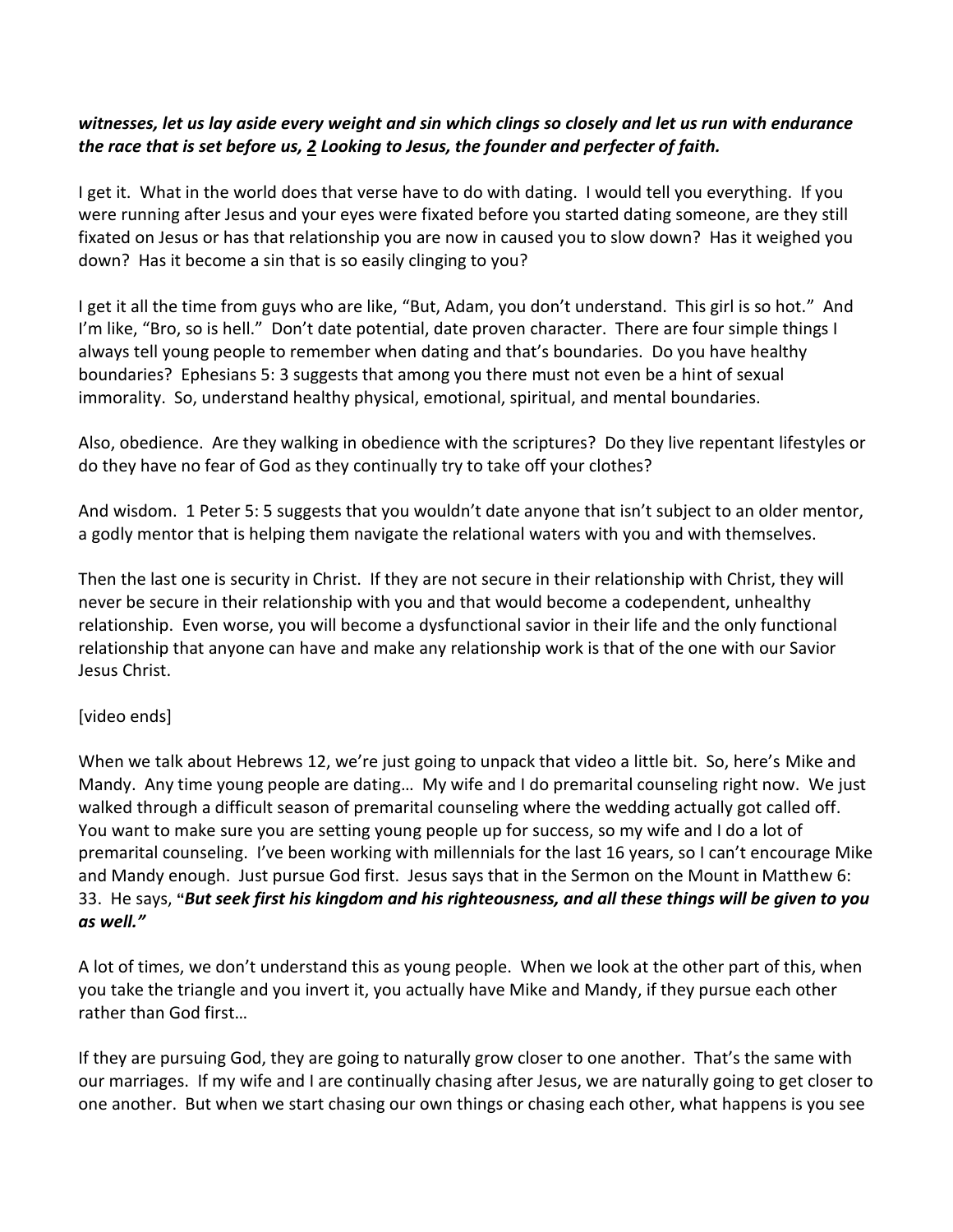this distance between God and us is actually greater. That's where Hebrews 12: 2 steps in. If your eyes were fixated on Jesus before you started dating him or her, and now all of the sudden you realize there is this distance going on in your heart with the Lord, as your dating, do you think that's a healthy dating relationship?

I'm not trying to be a homewrecker this morning at all. I'm just suggesting that maybe God's scripture has a lot to say about who and what we pursue first, rather than dating. This is the millennial lie that I've caught or the generation Z lie that I've caught a lot. "If only I had  $\blacksquare$ , then I would be happy." If that blank is anything other than Jesus, that's an idol that will dissatisfy you once it is caught. So, "If only I had a boyfriend…" "If only I had a girlfriend…" "If only I was married, then I would be happy." That's a lie because that "if only I had…" is only going to create distance between you and the Lord when you're not pursuing him first and foremost. I've seen this a ton in 16 years of counseling.

#### **Dating According to Theo.**

Maybe you're wondering who Theo is. I was trying to be trendy for Mike and Mandy. Theology – The study of God. So, this is dating according to God, not dating according to Donyes.

**Boundaries:** The first thing I talked about in that video was boundaries. What are healthy boundaries for young people? How can you communicate this in a gentle way to young people? I know God's word has a lot to say about physical boundaries. Ephesians 5: 3 says *But among you there must not be even a hint of sexual immorality…* When you talk about a hint… I could pluck this piece of hair off my head, which none of you can see right now, but this could solve a crime case. That's a hint, so he takes it rather seriously.

# Also in 1 Thessalonians 4: 3-8 says, *[3](http://www.studylight.org/desk/?q=1th%204:3&t1=en_niv&sr=1) It is God's will that you should be sanctified: that you should avoid sexual immorality[; 4](http://www.studylight.org/desk/?q=1th%204:4&t1=en_niv&sr=1) that each of you should learn to control your own body in a way that is holy and honorable, [5](http://www.studylight.org/desk/?q=1th%204:5&t1=en_niv&sr=1) not in passionate lust like the pagans, who do not know God…*

Young people ask me all the time. "How far is too far?" I hate that question because what that question is really derived from is "How close can I get to sin without sinning?" Well, let me throw myself under the bus.

Any time I kiss my wife, she's like, "I know what you want."

"But, wait a minute; I can't kiss you and not want anything?"

She goes, "You can, you just never do."

So I say, "So if I kiss you at 8:00 in the morning…?"

She says, "That night you're going to want something; I promise you that."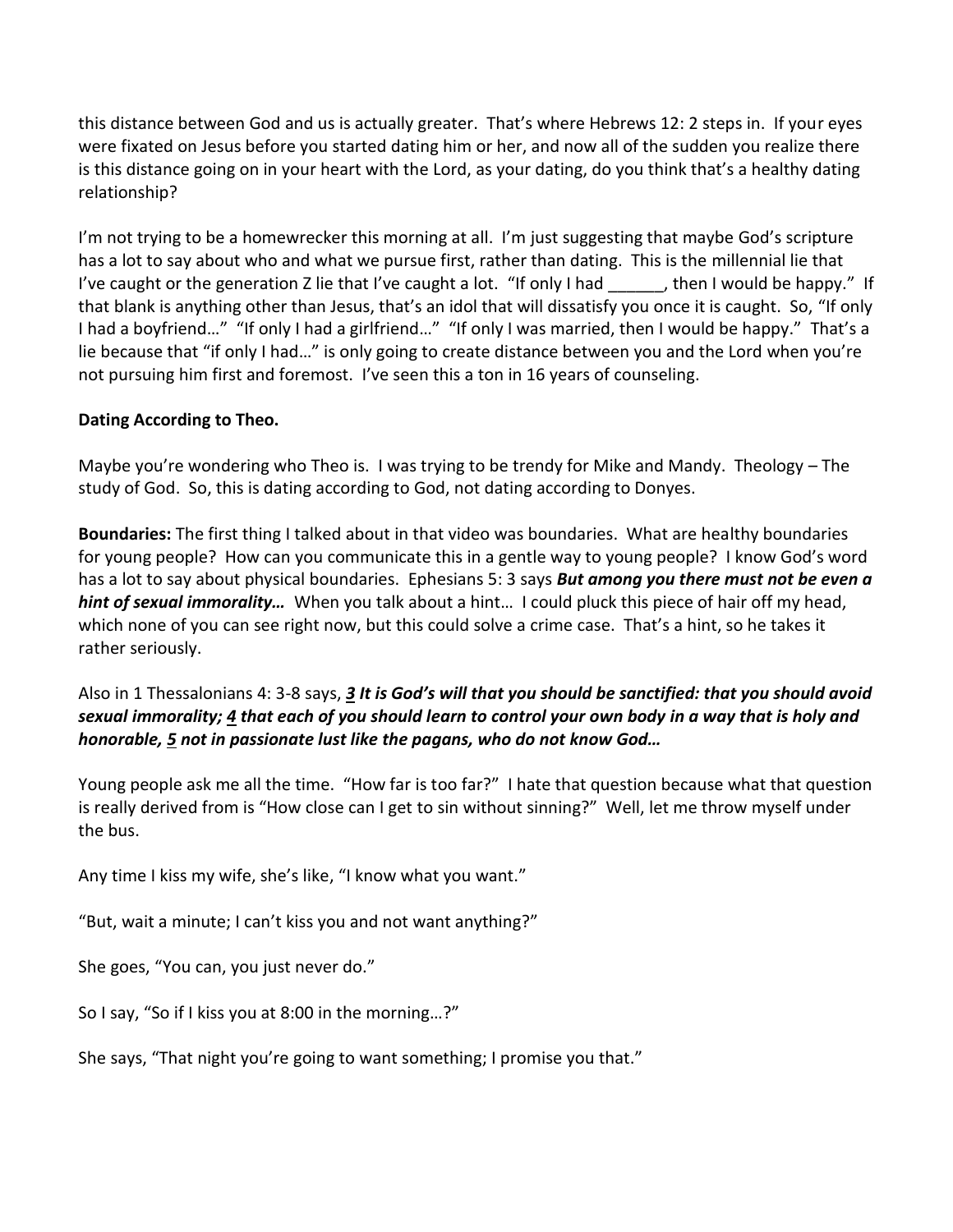What she really knows and what God knows… I'm saying you can have your own convictions, but I am telling you this. I am a guy and girls, when you do kiss a guy that's driven by hormones that are Godgiven hormones, this engine gets revved up. Let me give you a word picture. There's this freeway system in Europe called the Autobahn. It has no speed limit, so the equivalent of kissing a guy and expecting it to stop with the guy is the equivalent of placing him a Ferrari Testarossa on the Autobahn, letting him start the car, hear it purr and then telling him to get out. He's going to look at you like you're crazy. There's no way he's getting out of the car. There's a reason why kissing is called foreplay. It comes before the play.

I did my annual golf outing this last week and when you hit an errant shot, you yell something: "FOUR!" That's because something damaging is about to come. Young people, FOUR, because when the play is about to come, it's not a good thing. That's what I tell them all time. That's why it's fourplay. So, can a guy kiss a girl and not allow his brain to go somewhere? I haven't met him yet. Kissing was created to rev the engine. Girls are like crockpots and guys are like microwaves. It doesn't take much. This is the truth. Then, when you talk about emotional boundaries, three times in the poetical book of Song of Songs or Song of Solomon, whatever you prefer, it tells you *do not awaken love before it desires*.

Let me tell you how we, as grandparents and parents, help awaken that love and then how Mike and Mandy actually help awaken that love. One of the ways we do it as grandparents and parents is we invite these people that are dating on family vacations with us. We invite them over for Christmas holidays and big holidays. Let me tell you why that is not protecting emotional boundaries. Now, when they break up, they're not just breaking up with each other, they are breaking up with a family too. Their potential, hopeful, future mother-in-law that liked this guy so much that was trying to get this done is now heartbroken too.

You've got to be careful with how you protect the heart. When you heighten those things… Girls are born out of the womb thinking about their wedding. I know Mandys right now that aren't even dating someone and have their whole Pinterest wedding set up. Guys start thinking about the wedding when they're about to propose. They're just different.

So, dating… Mike and Mandy, I think you guys put too much on dating, which we are going to talk about here in just a second with commitment. I think your first date, Mike and Mandy, should be one hour. As a matter of fact, a Harvard professor suggests this. And you should split the time 30/30 talking. You shouldn't go to a movie, etc. It should be a 30/30. Then you're setting yourself up for success for a second date. There's not a lot of commitment involved, which you guys are all so worried about.

I think a first date should be one hour with dinner. Don't spend the whole time talking about yourself. And there's a thing called a level 10 conversation on the first date and there's a thing called level 1 conversation. Let's hang out down near level 1. Level 10 is how many kids to you want to have? What are you going to do with your life? How many people have you made out with in your life? That's level 10. Let's go down here and ask what their favorite candy bar is. That all effects the emotional boundaries of a girl or a guy.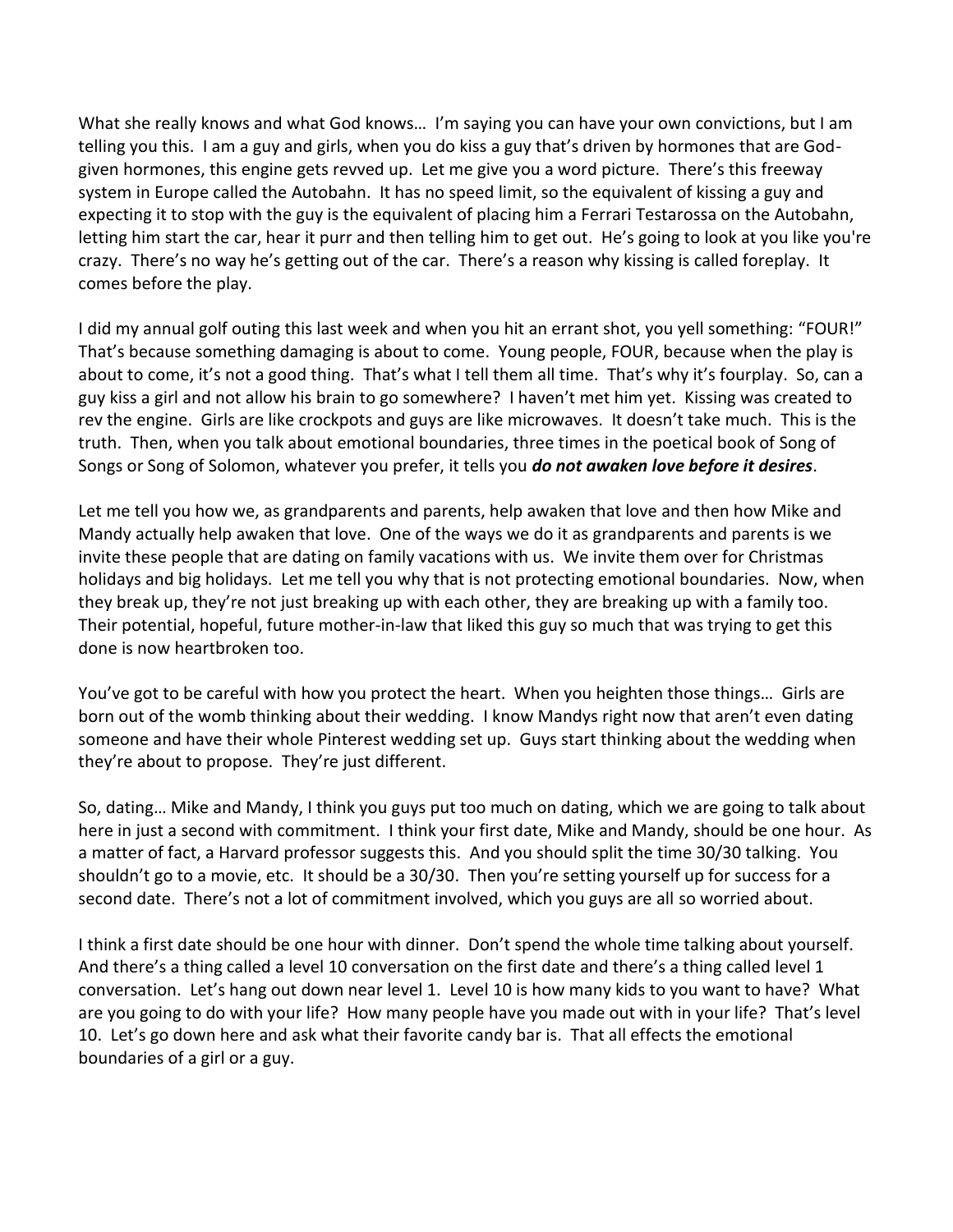The other part of it is a **spiritual** boundary. I personally am in a camp that I don't think a guy and girl should pray or do Bible study together while they are dating. I'm just going to keep this "G" rated for this congregation, but when my wife and I get together and pray, it's one of the most intimate acts we do together and it is usually followed up by something pretty fun, if you know what I'm saying. So, I think there is wisdom in guarding these boundaries. Girls, Mandy, when you break up with Mike, just break up with him. If you're convicted by anything I say this morning and you realize you're not walking in a relationship that is obedient to God, just break up with him. Don't say this. This is the worst thing you could say to a guy. "God is telling me to break up with you." Great! Now he got rejected by you and the Holy Spirit.

**Walking in Obedience** (Character): The second thing you have to ask is are they walking in obedience? You heard it on the video. Don't date potential. Date proven character. How do other people speak about their life? Are their red flags? Even if they are yellow flags, they become red flags in marriage. We know that. Marriage is dating squared. We know that. Everything is magnified and so character is so important. This does not mean anybody is perfect. No one in this room is perfect. We all need Jesus, but there is an aptitude of character that you can look at and be like "Yes this is somebody I trust, this is someone who is pursuing the Lord, someone who is going to guard my heart." I've seen too many people compromise because they're so desperate to get married that they compromise on this and then they get into it and it explodes. I want to say, "I tried to tell you and you were ignoring this character before you got married." You didn't want to hear what God's word had to say about it and there are consequences when we ignore what his word has to say about it. Just walking in obedience, not perfection.

**Seeks out Mentorship**: A part of obedience means that they actually live in repentance, that they have teachable hearts. One of the most attractive things… I'm an idiot, but I try to remain so teachable. My wife will tell you that probably the biggest thing that attracted her to me was that I was teachable. That means not only walking in obedience but that they also seek out mentorship. We will get into that a little next week. Next week, Mike and Mandy meet Melvin and Margaret. That's where you guys in this 9:00 service play a huge role and I'm actually excited to hear that.

Let me tell you why a mentor is important. I want to keep it light hearted. I've been trying to keep my tone happy today. You guys know I can be intense sometimes. So, I'm going to say a word that might make it less light hearted, but it's really important in this moment. I don't think any young Mike or millennial or generation Z addicted to porn should be dating anyone in a relationship. I've done too much research and seen too many studies as to what this does. They are going to try and reenact their fantasy.

Here's the reality. With all the research I've done on this, women are starting to be just as heavily involved in this as guys are. So, I told you to protect emotional boundaries. If you're protecting emotional boundaries, I don't think guys and girls that aren't married should be accountability partners. So, if they shouldn't be accountability partners and I'm telling a girl that she shouldn't date a guy that's addicted to pornography, how is she ever going to know if a guy is addicted to pornography?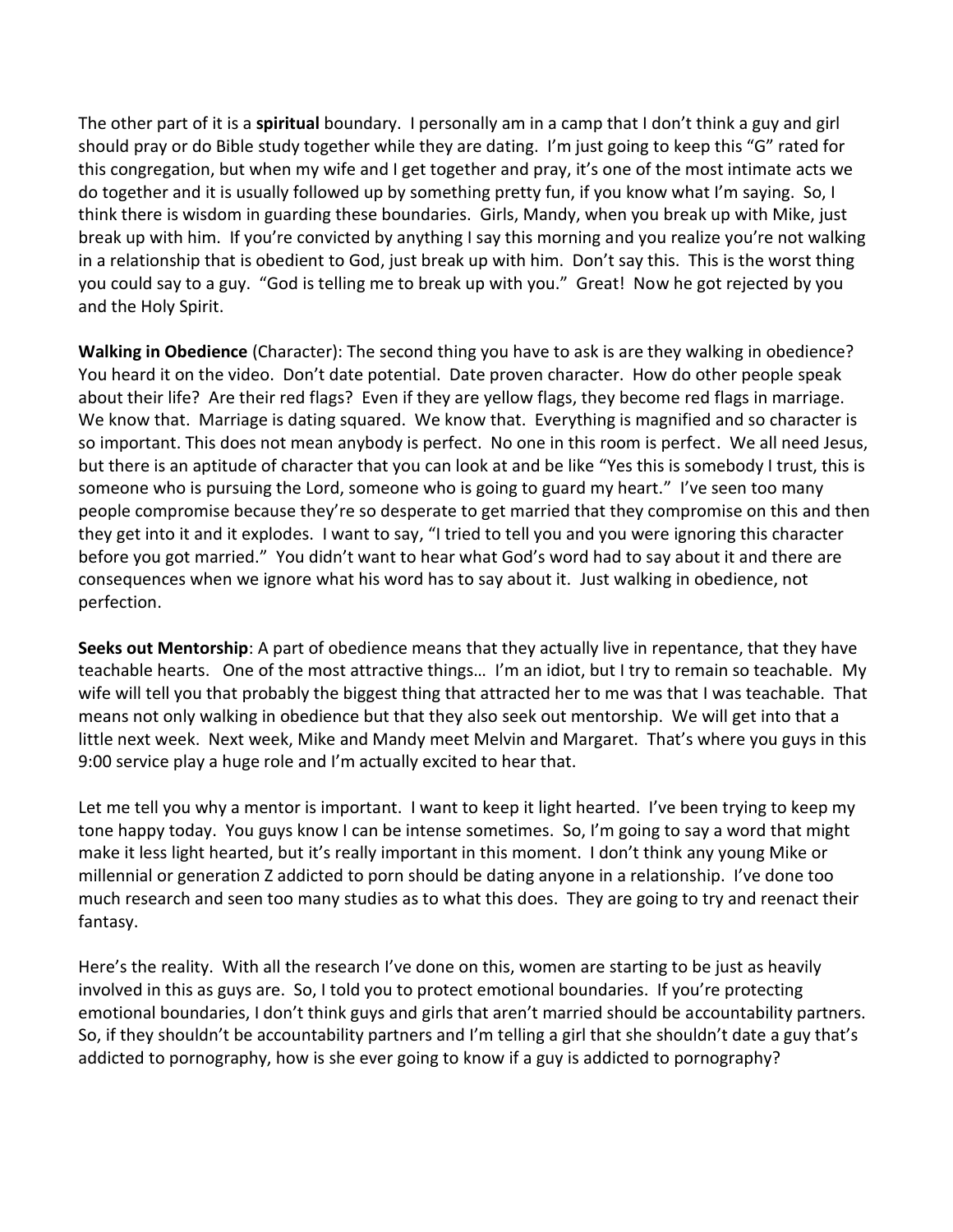Well, if they have a godly mentor that that girl can trust... If I'm discipling or mentoring any guy, you better believe I'm asking them hard questions. And if they want to engage in pursuing a Mandy or any type of girl, I'm going to make sure that they are going to guard her heart and walk in a way that is worthy of the Lord. These are questions, Grandpa, Dad, that you can be asking your young male to make sure he's walking in a way that is worthy of the Lord.

What pornography does to the male brain and the male hormone and the libido is like a water balloon. Every time they look at those images, it's like pouring more water into that water balloon. The more and more graphic is gets or the more they look at, the bigger the balloon gets. Eventually, we all know when you put too much water in a water balloon, it's going to explode. Of course, if a man is not being asked those difficult questions, he's going to have no regard for these boundaries. That's why this is so vital.

**Secure in Who They are in Christ:** Let me try to get back to letting it be light hearted. I know that was intense for a second, but I needed to go there. The fourth thing is this: they need to make sure they are secure in their relationship with Christ. In Hebrews 13: 5, Jesus said he'll never leave you nor forsake you. When we look for someone else to be Jesus in the dating relationship, to satisfy or fulfill us, they never will nor were they ever intended to. That becomes a dysfunctional relationship, a co-dependent relationship. It's not just between a boyfriend and girlfriend. You see this now a lot with Mandy and Mandy and Mike and Mike where girls become co-dependent on one another or guys become codependent on one another. The reality is there is no one that will satisfy the deepest longings of the soul except for Christ. Those of us who have had the void or that hole in our heart filled by Christ know this and that's what establishes healthy relationships.

Because of all this, Woodland Hills, hold to this Hebrews 13: 4. The marriage bed should be undefiled. When you talk about honoring the marriage, it should be honored by all. Mike and Mandy have been extremely afraid of commitment and so it has prolonged marriage. Look at what is going on in a trajectory trend of marriage in America.

In 1920, post-World War I, the median age for marriage was 24.6 for males and 21.2 for females. Right after World War II, which ended in 1945, you see it dropped. This is all the wars going on, the Great Depression so it jumped a little bit, but then it drops down after World War II. When those guys came back, they were ready to have families. That's why they are the baby boomers. They got back from the war and they got crazy busy. So, the males median age was 22.8 and the female was 20 and they were extremely responsible young individuals. They had seen more things than most of us will see in a lifetime. Then you jump up 40 years and look at what happens. By the way, this continually grows. For the sake of the slide, I didn't put in 1960 through 1980. In 1990, the median age for males was 26.1 compared to 23.9 for females. You see this trajectory trend. Last year, the male median age was 29.2 and the female was 27.4.

Mike and Mandy, I love you. I spend 340 days a year with you. What this is showing is a term called *prolonged adolescence* and an unwillingness to grown up. Let me tell you what it's doing. I'm not doing this to scare you into marriage. I'm just giving you the statistical facts. Think about this. This trend continually grows and let's say in another ten years, it goes up and we're up to about 35 where you guys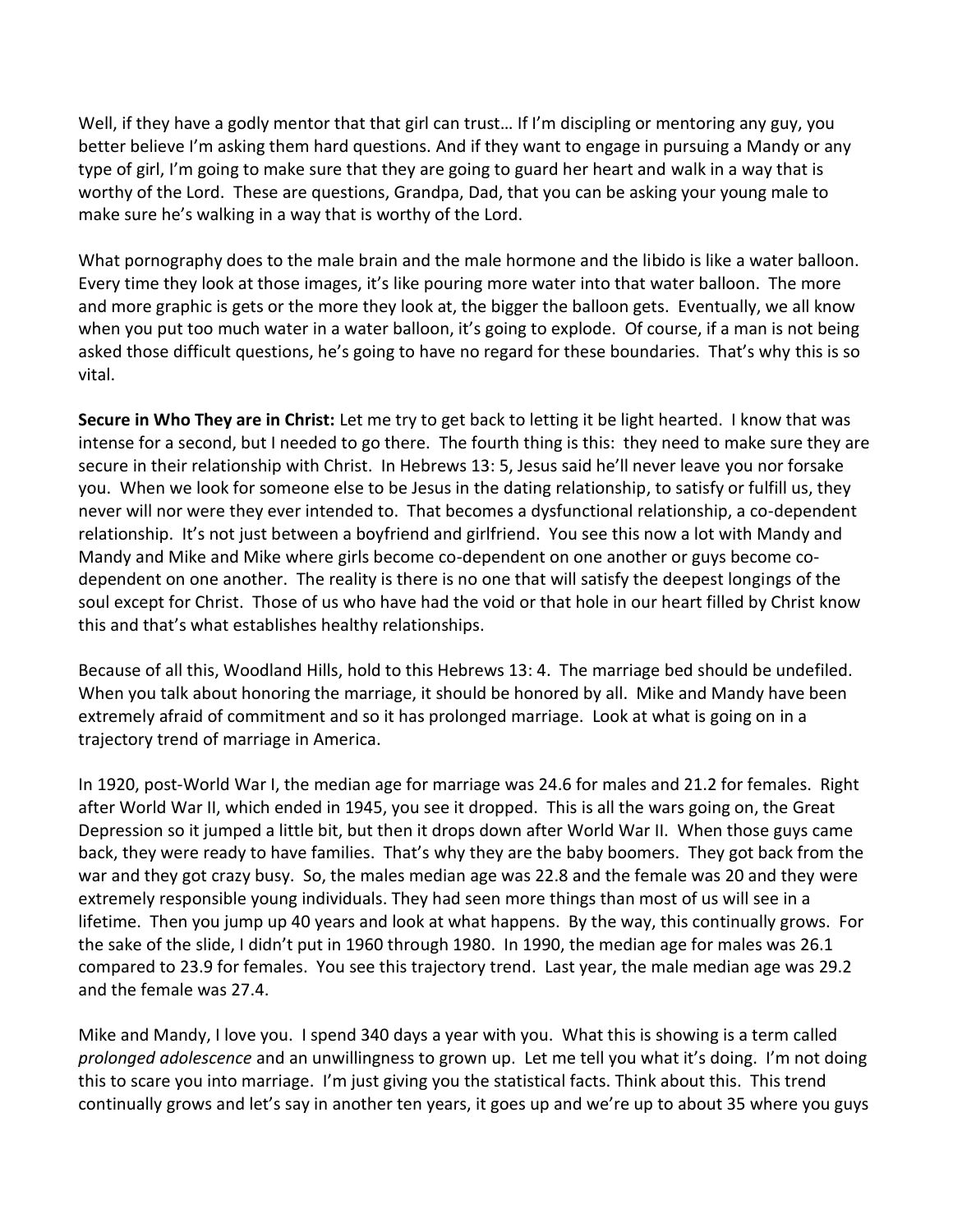are waiting to have kids and families. Your kids are going to grow up without grandparents. Think about that. If you keep prolonging this adolescence and these adult milestones, pretty soon grandparents aren't going to be around because you're pushing the age limit back and it just continually has a ripple effect. And let me tell you this, Mike and Mandy, that's crazy because grandchildren are God's reward for not killing your kids. You want grandbabies. And all my grandparents said… Amen. You sugar them up, you get the hyper, and you send them home. It's the best deal ever. And they love you, Memaw and Papa. It's the best.

So, when we look at commitment… and this is where we're going to drive home today. **The decision to get married should be based on our ability to commit and not on the level of our feelings**. Culture drives this for Mike and Mandy. Mike and Mandys, tell me what this is a picture of right here. This is The Bachelorette, right? What about the next one? It's The Bachelor. How unrealistic is this? "I've got an idea. Let's give you a house of 40 beautiful women, make out with all of them, and try to make a decision." That's the dumbest idea ever.

Let me just throw this out there. Light hearted, Donyes. Girls, your Bachelor/Bachelorette or The Notebook, these are your version of pornography. Your romanticism… I stopped my wife from watching The Bachelor like six years ago. I go, "Baby, we're never going to own a helicopter and go to the Cayman Islands and get to do a date like that. You can just get that out of your mind right now. That's not realistic, Sweetheart. That's just not happening. I can go get you a rose if you want to do a rose ceremony, but everything else, you can forget about it; there ain't no way, Sweetie."

But, we see movies like this and the girls are crying, "Why aren't you more like that?" "Because I'm not in Hollywood, Sweetheart. This is real life. I love you and I'm going to do my best." Or even to this part. This was huge. There are all these things that fuel you and there is no idea of commitment in any of these things. Everything that culture feeds Mike and Mandy has nothing to do with commitment.

There's even a statistic that shows that millennials and generation Z are up for the idea of a trial marriage where they try it out for two years and then if they don't like it… Eighty-five percent of millennials and generation z are on board with this idea. You try marriage for two years and if it doesn't work, you just abandon ship.

**They are over committed**: Let's talk about commitment for just a second this morning. Why we don't keep commitments as adults or young adults… either way. The first thing I would tell you is it's because we are over committed. Mike and Mandy are over committed to numerous things. They have coffee appointments, they have to hang out and play video games for 30 minutes…

I'll work on my tone, Ted. You told me to watch my tone and don't go after them, just love them. They over commit to these things that maybe have no eternal significance. So, what I would ask you is what are you committed to, Mike and Mandy, that has eternal significance? They struggle with saying no. No is not a cuss word. As a matter of fact, Galatians 1: 10 says this: *[10](http://www.studylight.org/desk/?q=ga%201:10&t1=en_niv&sr=1) Am I now trying to win the approval of human beings, or of God? Or am I trying to please people? If I were still trying to please people, I would not be a servant of Christ.*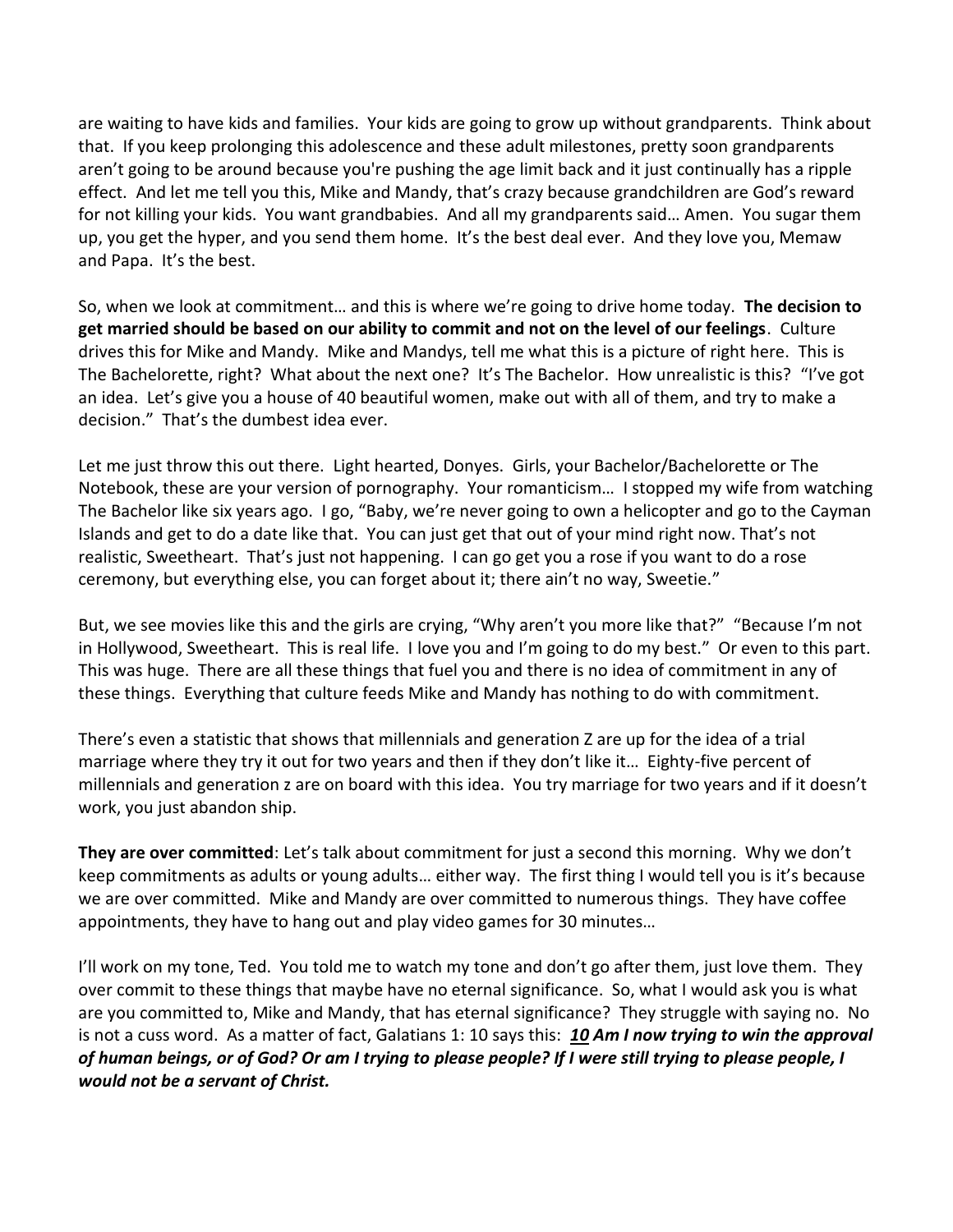**Better options come along**: The other reason why I think they don't keep their commitments is better options come along. It's this thing called FOMO – Fear of missing out – which I also think is prolonging the marriage age. I don't think with 8.4 billion people in this world with 4.2 billion girls and 4.2 billion boys, that there is one person… You have a better chance at winning the Powerball than finding that one person. I actually believe you are compatible with a lot of people, but when you get married, that's the one person God had for you. Mike and Mandy live with "What if better options come along?" And this kills commitment.

**They fear commitment**: The other one is they fear commitment. They're so scared of commitment because they don't think they will be able to follow through. Or it ties into the better options that come along and the fear of missing out is really fear of commitment.

**They don't value their word:** They don't understand when Jesus said let your yes be yes and your no be no. They don't value their word and so what does commitment matter, or the lack of commitment? And commitment is so important.

Let me just tell you the truth. I don't feel like taking the trash out all the time. I changed a poopy diaper yesterday. I didn't feel like changing that stink bomb at all. I don't feel like picking up toys or Legos that I just stepped on. I don't feel like doing those things at all, but do you know what? Nine years ago this summer, I stood before God. I stood before witnesses and I said I'm committed to God and I'm committed to this woman until death do us part. For better or worse. In sickness and in health. For richer or for poorer. I'm in this; I'm committed. And regardless if I have the Bambie, twitterpated feelings and the butterflies are going crazy like on The Bachelorette, it doesn't matter. My marriage to this woman isn't dictated on how I feel; it's dictated on a commitment I made before God and his witnesses.

When we lose commitment, we lose this country. When we, as Christians, lose the ability to be committed, regardless if it gets hard, regardless if it gets difficult, that's when things fall apart. Nothing in life has ever come without commitment. No professional athlete has ever won anything without it. No Nobel Peace Prize is ever won without it. Nobody has ever gotten anything without remaining committed. Nothing great has come without commitment. And those that have been married 50 years will tell you that there's a whole lot of Jesus and a whole lot of commitment to that. He segued me right up this morning. How do you stay married for 50 years? You're committed to Jesus and you're committed to one another. On your best days and on your worst days.

Steph and I have had some tough days, but it's in those tough days where I look to Jesus and say, "Jesus, I'm going to need you on this one. I do not like this woman in my house right now. I love her, but I do not like her. She's telling me everything I know I need to hear, but I do not want to hear right now." And all the hubbies said… Amen. But we know we need that better half, so it's so important.

**What commitment should mark us as Christians?** Whether you're married today or whether your Mike and Mandy, what commitment should mark us.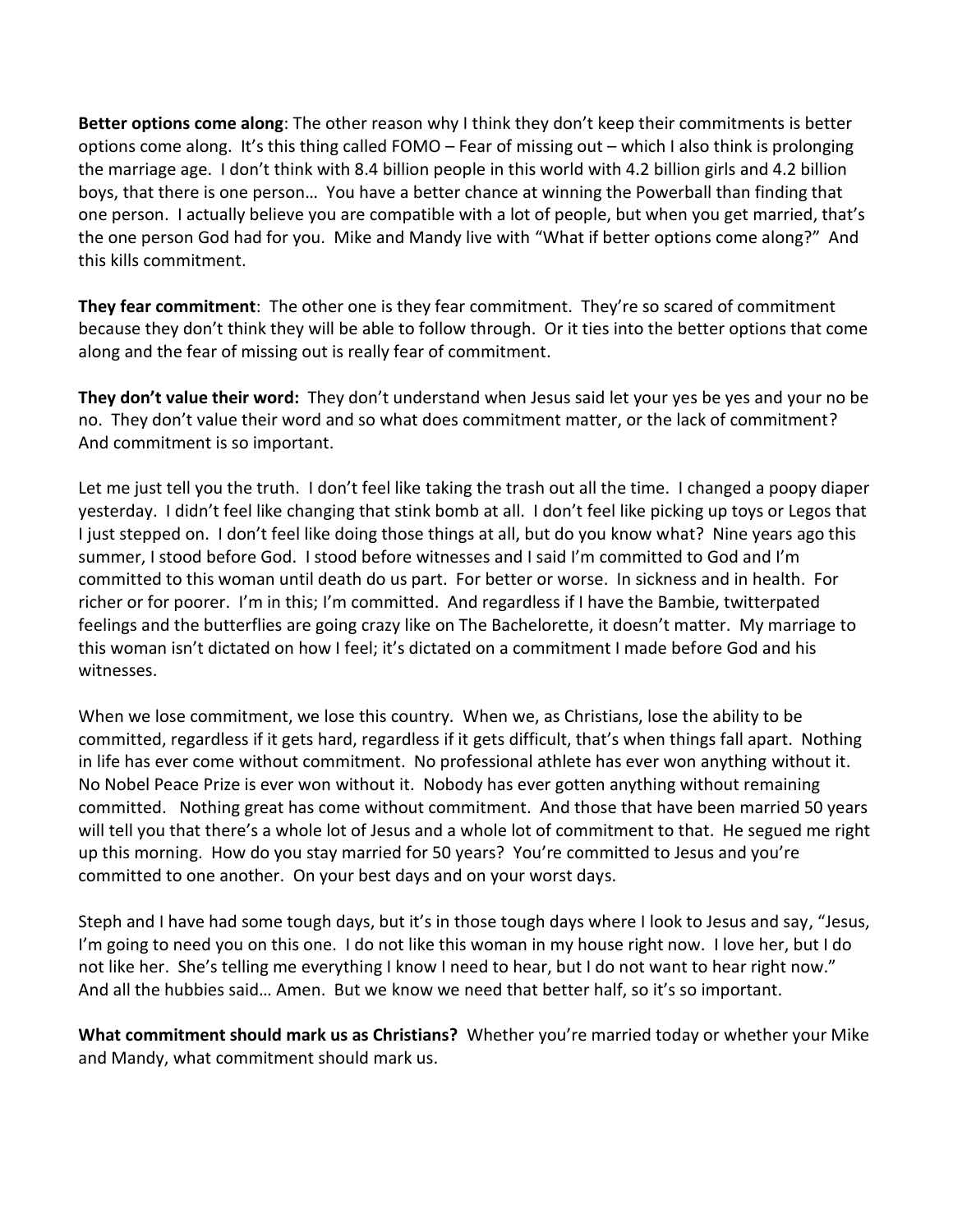**The commitment to follow Christ**: I think in the latter days, it's going to get much more difficult and the culture… We're still pretty safe here in Branson, the buckle of the Bible belt, but it's upon us. I was just out in LA and San Diego where it's not as popular as it is here in Branson, Missouri. If we're not marked by this commitment in the next 10 to 20 years, I think it will look radically different for the next generation coming up.

**Commitment to God's people**: We should be marked by the commitment to be God's people and to love God's people. Who are God's people? Everyone. We should be committed to love… That's a great commandment: *love the Lord your God with all your heart, mind, soul, and strength, and the second is love your neighbor as yourself.* We should be marked by the way we are committed to loving others in spite if they look different than us, talk differently, act differently.

**Commitment to serve**: To serve this church. To team up with Stephanie and Denise and Katie and everybody else behind the scenes. We should be marked by our commitment to serve. Matthew 20: 28 says *…the Son of Man did not come to be served, but to serve…* And guess what, millennials and generation Z? Serving may not give you a paycheck, but you're walking out God's will for your life. He called you to serve.

I'm all for millennials and generation Z wanting their dream job. I'm all for you wanting your dream job and being your own CEO, but just work hard during the waiting process. Just work your tail off during the waiting process and get toward your dream job. A Jeannie is not going to show up and say, "Poof! Here you go, CEO. Way to go. You dreamed for it long enough." No. Work your tail off in the process. That was one of the difficult things we had with this last pre-marital counseling. One of the individuals didn't want to work their tail off.

**Commitments we've made** that we stick to. I understand that sometimes, Mike and Mandy, we make commitments and things come up. Let me give you an example of this in my own life. I was asked to speak at Young Christians' Weekend, which always happens to fall on the Final Four. And I accepted the invitation to go speak at Young Christians' Weekend. It's a great event. Mike Hefley and Silver Dollar City do a phenomenal job putting on this even every year and I gladly accept.

A week later, I get a call from a buddy saying, "Hey, I have hotel passes and final four passes to all three games."

I was like, "Awesome. Let me call you back."

"What! Call me back!?"

"I made a commitment. I need to follow up and see if I can be released from my commitment and if not, I can't do it."

"Bro, you're crazy; this is like once in a lifetime!"

"Yeah, I tell my wife that a lot and she doesn't buy it, so let me find out if this is okay."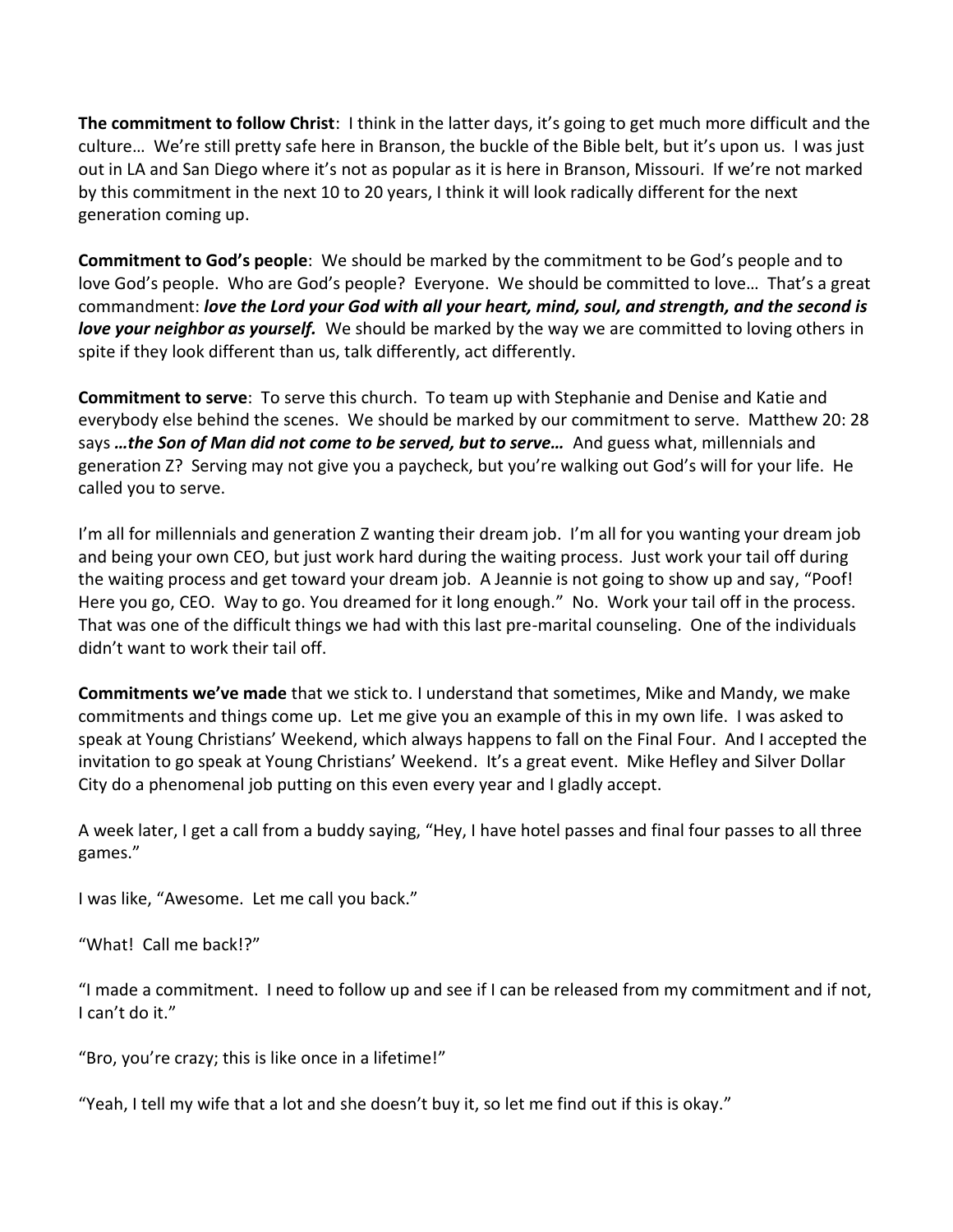I called Mike and said, "Mike, I got an opportunity to go to the Final Four. I know I committed to you to speak; I'm going to stick to that first. However, I've got another guy that's a great communicator that would love to step up if you're okay with that. I want you to know I will honor my commitment first."

Mike was gracious. He said, "Go enjoy the Final Four. Connect me with your guy."

My guy went and did it and it was great. That, young people, is how we handle commitments. Not not showing up. Not not texting. Not not calling. If you make a commitment… I don't care if it's to go have coffee with somebody today at 5:00 and you decide something better came up because a boy finally asked you on a date or whatever the case may be.

You call that friend and say, "Hey, I know I made a commitment to have coffee with you at 5:00. I have another opportunity that I would love to exercise; will you let me out of that commitment?"

That's how Christians should be marked with their commitments. That's what people should say about us. "You know what? Those people that go to Woodland Hills are men and women of their word. They follow through with their commitments."

There's nothing to fear in a commitment. God honors it. Look at this and we will close with this today. Psalm 15 says this. *[1](http://www.studylight.org/desk/?q=ps%2015:1&t1=en_niv&sr=1) Lord, who may dwell in your sacred tent? Who may live on your holy mountain? [2](http://www.studylight.org/desk/?q=ps%2015:2&t1=en_niv&sr=1) The one whose walk is blameless, who does what is righteous, who speaks the truth from their heart; [3](http://www.studylight.org/desk/?q=ps%2015:3&t1=en_niv&sr=1) whose tongue utters no slander, who does no wrong to a neighbor, and casts no slur on others; [4](http://www.studylight.org/desk/?q=ps%2015:4&t1=en_niv&sr=1) who despises a vile person but honors those who fear the Lord; who keeps an oath even when it hurts…* who keeps their commitment even with it hurts. *…and does not change their mind; [5](http://www.studylight.org/desk/?q=ps%2015:5&t1=en_niv&sr=1) who lends money to the poor without interest; who does not accept a bribe against the innocent. Whoever does these things will never be shaken.* That is who may ascend and have that deep intimacy with Jesus Christ.

Mike and Mandy, I long for you to be married. I think this is God's idea; it's not man's idea. God came up with this. I understand your hormones are going crazy. When you go even further back in the median age to biblical times, people were getting married at 13 and 14 years of age so they didn't have nearly the sexual temptations that you do now with billboards and pornography and everything else. I understand that, but there also has to be a drive in your heart to be committed. I don't think marriage today has anything to do with age. I think it has everything to do with maturity. I've seen some 19 year olds that are ready to get married and I've seen 30 year olds who aren't. But I think it's a resolve in your heart, Mike and Mandy, to decide you are going to grow up, get out of the basement, stop playing video games, get a job, pay your own cell phone bill… This is a loving tone.

Here's why I'm telling you this, Mike and Mandy. It's because marriage is amazing. Is it hard? Yes, but it is amazing and I wouldn't trade raising two kiddos with my beautiful wife for the world. God is going to sanctify us, Mike and Mandy. I just prefer it to be through my wife and kids than anything else. He's going to sanctify us. He who finds a wife finds a good thing.